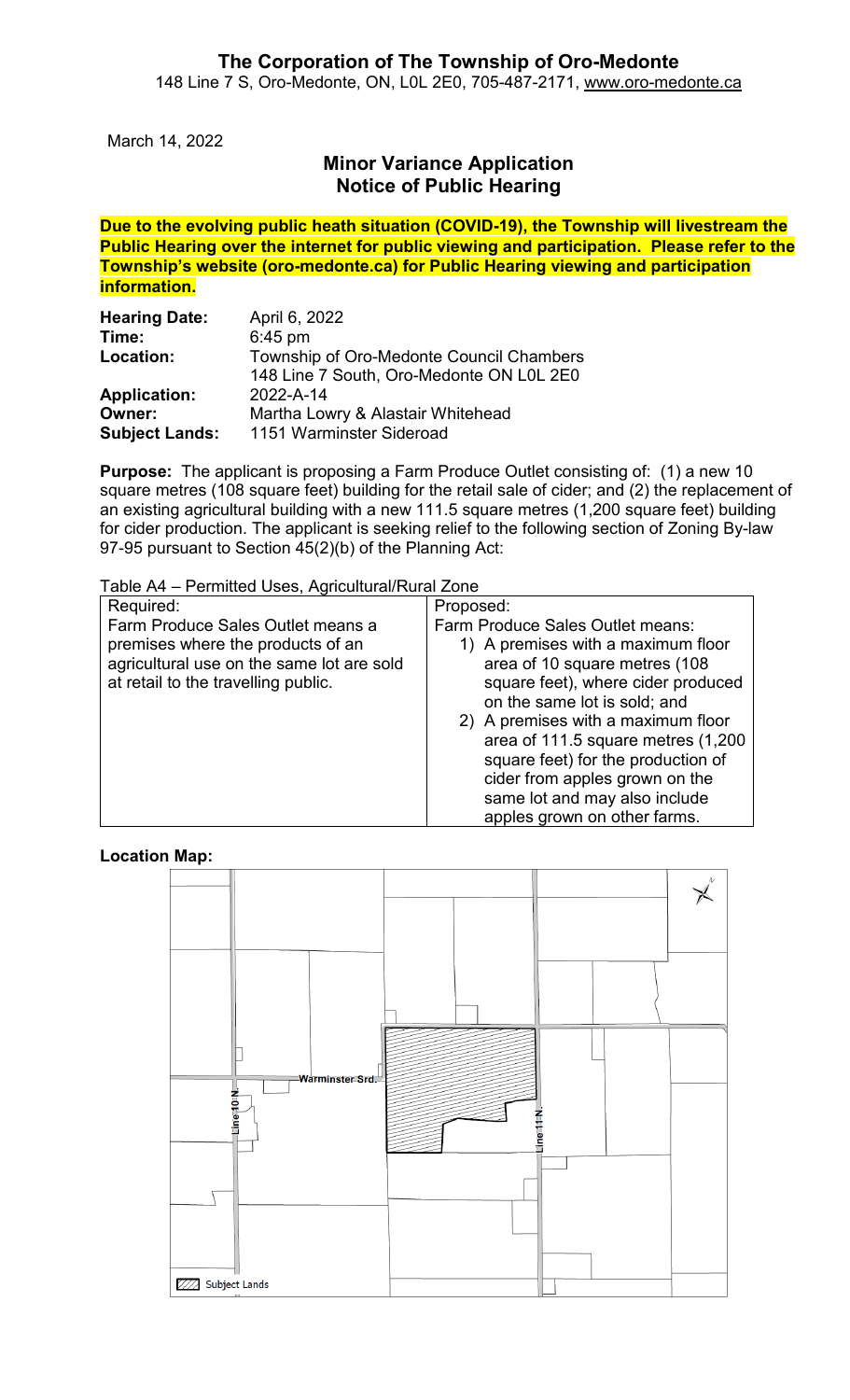### **Have Your Say:**

Input on the application is welcome and encouraged. For specific details regarding public participation during the meeting please check the Township website at [https://www.oro](https://www.oro-medonte.ca/municipal-services/planning-information)[medonte.ca/municipal-services/planning-information.](https://www.oro-medonte.ca/municipal-services/planning-information)

Written submissions can be made by:

- 1. Emailed to *planning@oro-medonte.ca* prior to or during the Public Hearing;
- 2. Dropped in the drop box at the Township Administration Office on Line 7 South;
- 3. Faxed to (705) 487-0133; or,
- 4. Mailed through Canada Post.

If a person or public body does not make oral submissions at the public hearing or make written submissions prior to the decision on this application, and subsequently submits an appeal of the decision, the Ontario Land Tribunal (OLT) may dismiss the appeal. If you wish to be notified of the decision of the Township of Oro-Medonte in respect to the application, you must make a written request.

Individuals who submit letters and other information to Council and its advisory bodies should be aware that all information, including contact information, contained within their communications may become part of the public record and may be made available through the agenda process, which includes publication on the Township's website.

Written submissions/requests should be directed to:

Township of Oro-Medonte 148 Line 7 South Oro-Medonte, Ontario L0L 2E0 Attn: Secretary Treasurer, Development Services [planning@oro-medonte.ca](mailto:planning@oro-medonte.ca)

#### **More Information:**

For further information, please contact the Secretary-Treasurer during regular office hours Monday to Friday 8:30 a.m. to 4:30 p.m. A copy of the Staff Report will be available to the public on April 1, 2022 on the Township's Web Site: [www.oro-medonte.ca](http://www.oro-medonte.ca/) or from the Development Services Department.

Andy Karaiskakis Secretary-Treasurer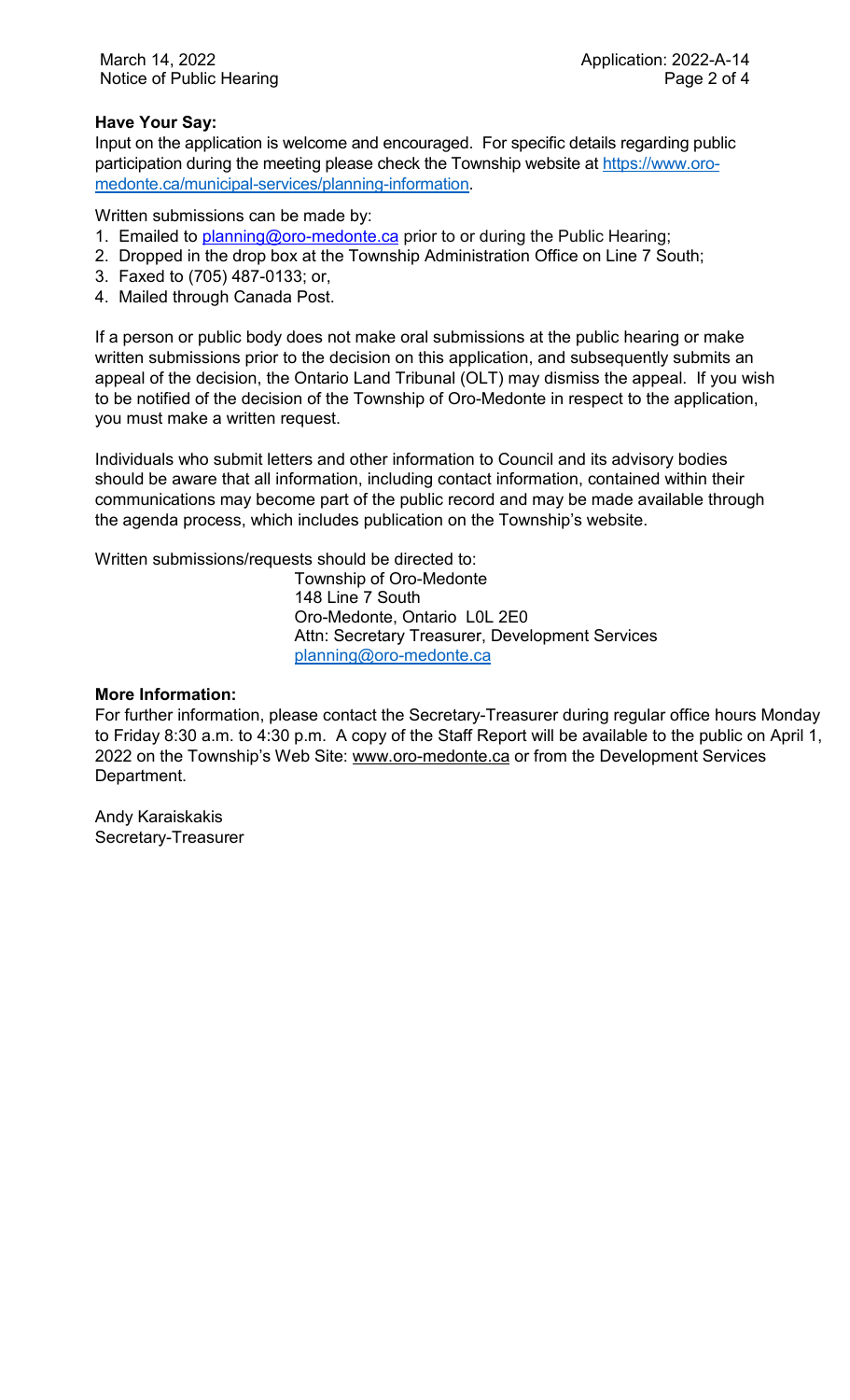#### March 1 Notice of Public Hearing Page

### **Applicants Site Plan :**